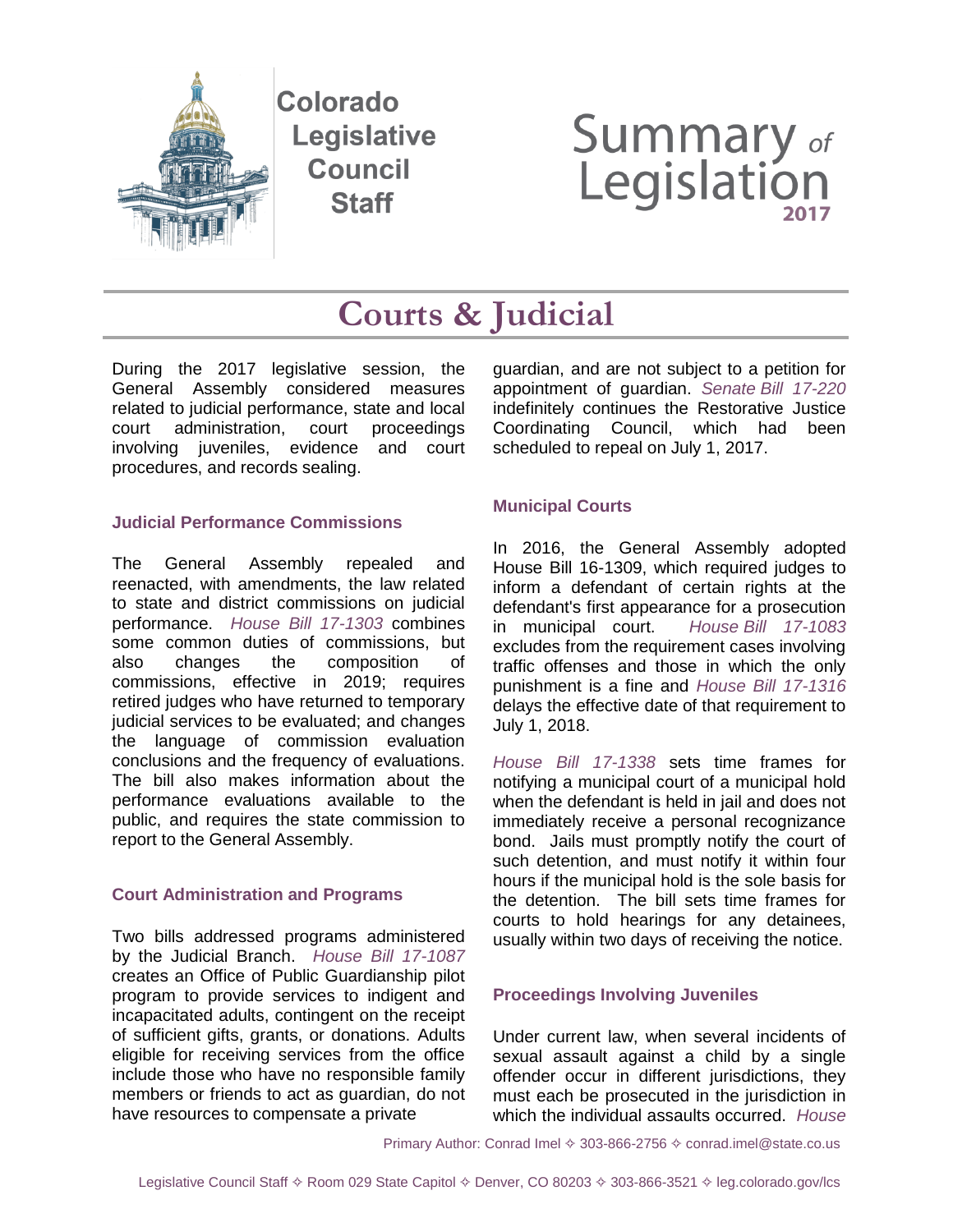# **Courts & Judicial (cont'd)**

*[Bill 17-1109](http://leg.colorado.gov/bills/hb17-1109)* allows a prosecutor to bring a pattern-offense case against an offender for all such assaults in any jurisdiction where an assault, or act in furtherance of an assault, occurred.

The General Assembly enacted two bills that affect the jurisdiction of juvenile courts. *[House Bill 17-1110](http://leg.colorado.gov/bills/hb17-1110)* allows a juvenile court to enter orders involving allocation of parental responsibilities, parenting time, and child support as part of a juvenile delinquency case when certain conditions are met. *House Bill [17-1111](http://leg.colorado.gov/bills/hb17-1111)* clarifies that a juvenile court has jurisdiction to enter civil protection orders in dependency and neglect actions, following the same standards and procedures as district and county courts.

In dependency or neglect proceedings, a person who is not a parent, guardian, or legal custodian may be involuntarily joined to the case as a special respondent. *[Senate Bill](http://leg.colorado.gov/bills/sb17-177)  [17-177](http://leg.colorado.gov/bills/sb17-177)* allows a special respondent to voluntarily join the proceeding.

### **Evidence**

In 2009, Colorado adopted the Uniform Unsworn Foreign Declarations Act, which permits the use in state legal proceedings of unsworn declarations made by declarants who are physically outside U.S. boundaries. *[Senate Bill 17-154](http://leg.colorado.gov/bills/sb17-154)* modifies the act to permit the use of *domestic* unsworn declarations, and clarifies that the act applies to using unsworn declarations only in state court.

Generally, hearsay is not admitted as evidence in court proceedings; however there are exceptions to that rule. *[Senate Bill 17-024](http://leg.colorado.gov/bills/sb17-024)* clarifies that the hearsay exception for statements made by a person with an intellectual or developmental disability applies to cases where the defendant is charged with a crime against an at-risk person.

First responder peer support team members are not required to testify in court about communications that occur during the peer support process without the consent of the person who received support. This privilege does not apply when the communication is indicative of child abuse or neglect. *House [Bill 17-1032](http://leg.colorado.gov/bills/hb17-1032)* clarifies that the privilege extends to statements made outside of an individual peer support meeting. The bill also adds crimes against at-risk persons to the list of offenses to which the privilege does not apply.

Certain disputes concerning water may be heard by the Ground Water Commission or state engineer. The commission's or engineer's decision may be appealed to a state district court. Under *[Senate Bill 17-036](http://leg.colorado.gov/bills/sb17-036)*, a district court hearing such an appeal may only hear evidence that was presented before the commission or engineer in the original proceeding, unless that evidence was wrongly excluded from the original proceeding, or in other limited circumstances.

Colorado law permits a judge to issue an *ex parte* order authorizing the interception of certain communications if there is probable cause to believe that evidence of certain crimes, which are listed in statute, will be obtained. *[House Bill 17-1040](http://leg.colorado.gov/bills/hb17-1040)* adds human trafficking to the list of crimes where such an order is permitted.

# **Court Procedures**

*[Senate Bill 17-051](http://leg.colorado.gov/bills/sb17-051)* made a number of changes to the existing victims' rights laws. Among other changes, the bill creates a victim's right to be informed or notified of certain stages in an offender's case or sentencing, including progression from a state mental health hospital, various stages of parole hearings, other sentencing modifications, changes to terms and conditions of probation, and executions. The bill also permits victims to provide testimony in certain situations by phone or other similar technology.